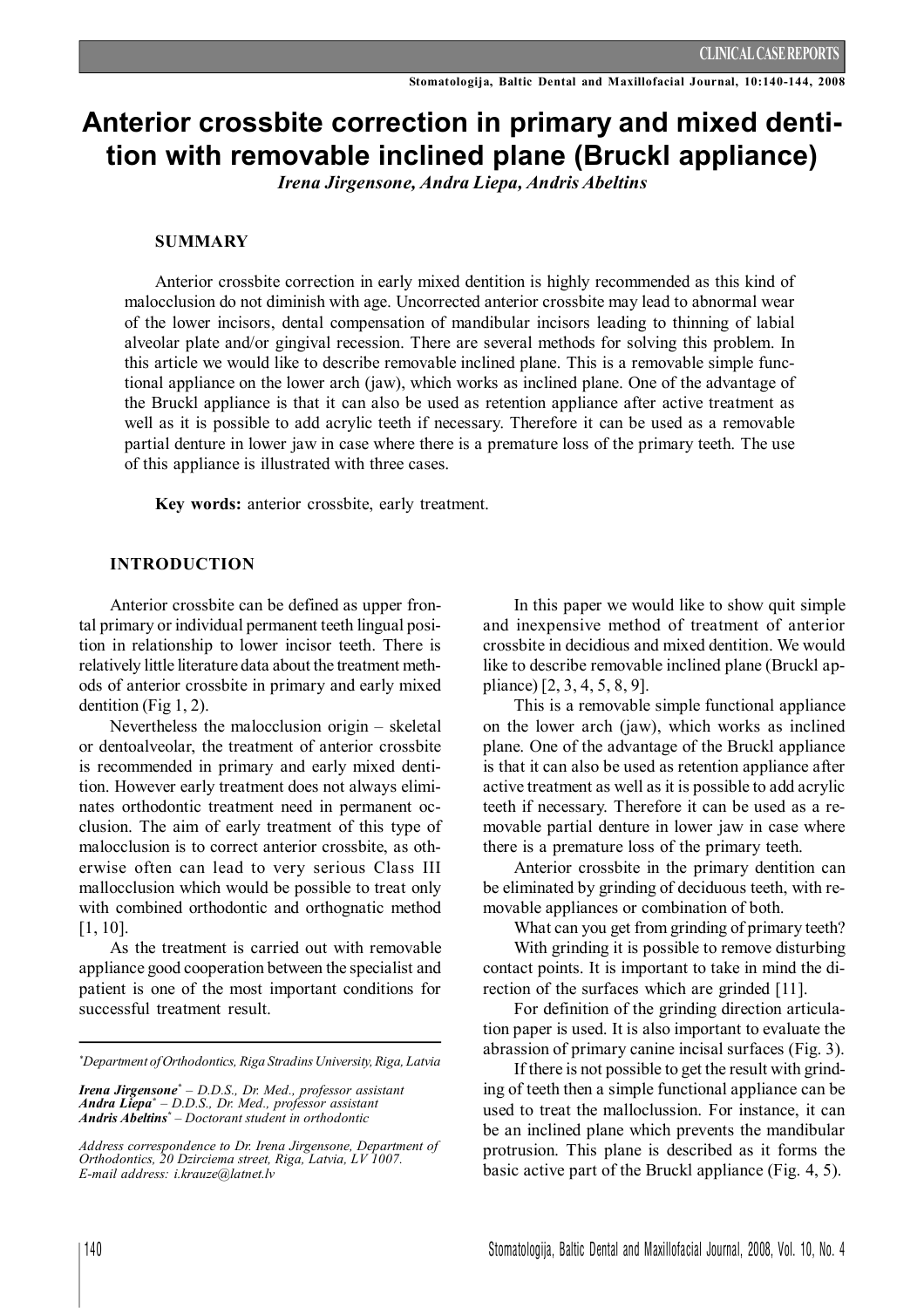

**Fig. 1.** Anterior crossbite in primarydentition



**Fig. 3.** The grinding of primary teeth developing inclined planes [11]



Fig. 5. Diagrammatic representation of the lower inclined plane: A – working scheme of the inclined plane; B– inclined plane fixed on the lower teeth (frontal view)[5];  $C$  – the scheme shows the distance between the inclined plane and palate which need to be considered when wearing the appliance.



**Fig. 8.** Cross section view of Bruckl's appliance

**Fig. 9.** Force vectors of the inclined plane with different angulations. The steeper the plane the greater the forward

pressure on the maxillaryincisor [3].



**Fig. 2.** Anterior crossbite in earlymixed dentition, there is no abrasion of dd 73 and 83



**Fig. 4.** Acrylic lower inclined plane. The lower inclined plane caps the lower incisors and deciduous canines.



**Fig. 6.**  $A$  – in centric occlusion;  $B$  – edge to edge bite.



**Fig. 7.** A – anterior crossbite in early mixed dentition; B– Bruckl appliance; C – normal overbite after treatment.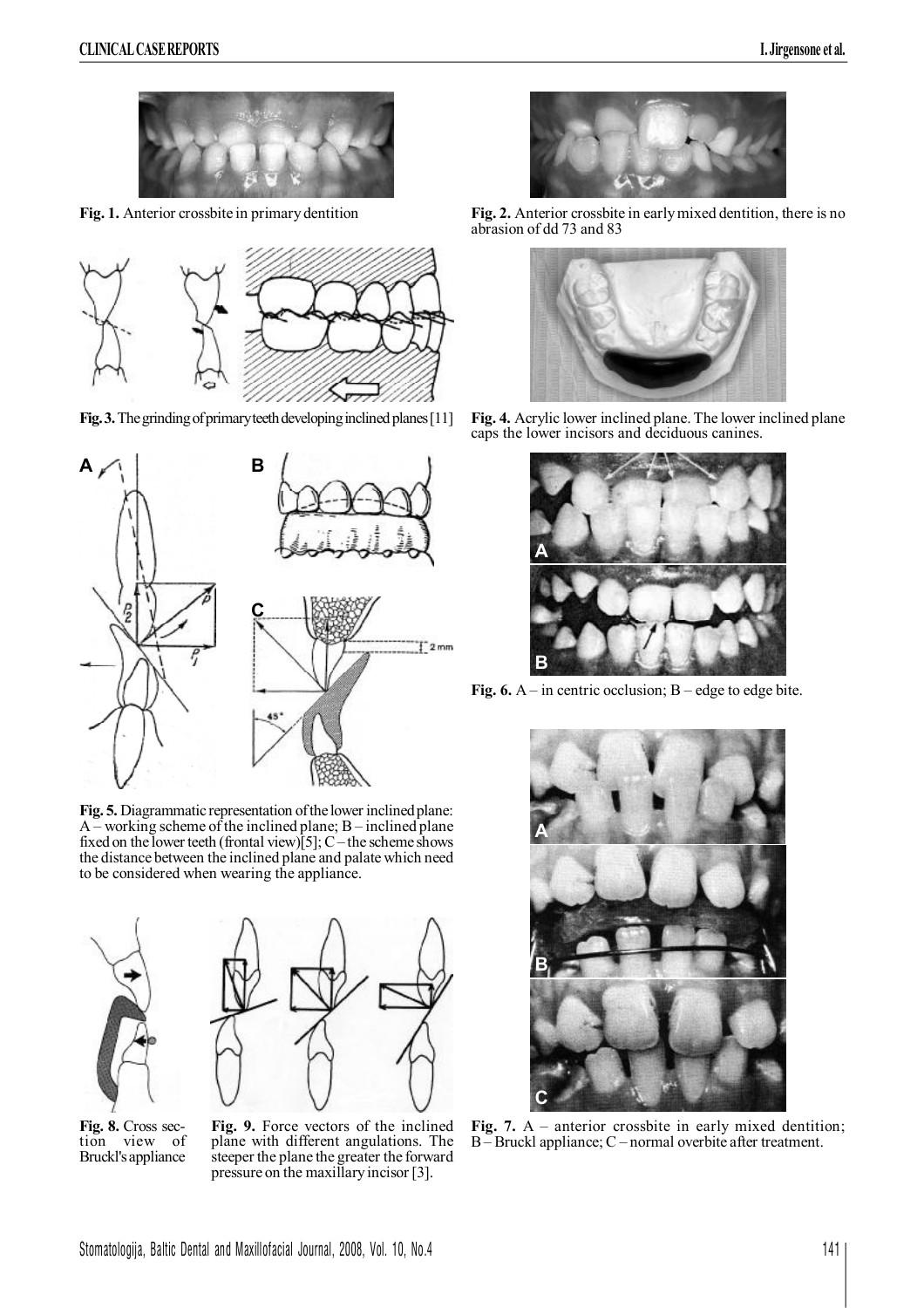

**Fig. 10.** Steps in fabrication of Bruckl appliance: A-C – acrylic plate with inclined plane in wax; D, E – appliance is ready for using.



**Fig. 11.** Patient P. E. before treatment



**Fig. 12.** Patient P. E. after treatment



**Fig. 13.** Patient M. S. before treatment



**Fig. 14.** Patient M. S. after treatment



**Fig. 15.** PatientA. L. before treatment



**Fig. 16.** PatientA. L. after treatment

The inclined plane is used if there is enough space indental arch to procline upper incisors. Clinically it can be used in cases when upper incisors are in crossbite with more than one half of vertical overbite. The movement of teeth occurs from the resulting force of closing muscle and inclined plane interaction. The acrylic base of the inclined plain should be wide enough. For better stability it is advised to use teeth with different axial inclination. For example, incisors, canines and sometimes even premolars.

The lower inclined plane caps the lower incisors and is inclined at about 45° to the occlusal plane. On closing, the upper incisors, which formely occlude behind the lower incisors, bite on the inclined plane and the pressure of the bite (P) divaids in two force vectors  $P_1$  and  $P_2$ . The pressure  $(P_1)$  proclines the upper incisors. The pressure  $(P_2)$  intrudes the incisors. The steeper the plane the greater the forward pressure on the maxillary incisors. The advisable angle is 45 degrees [2].

If there are two or more teeth in crossbites then the lower jaw should be accessed not only in centric occlusion but also in edge to edge relationship [1, 11]. If it is possible to bite edge to edge that means the anomaly is of dentoalveolar origin and removable appliance can be used. The primary canine guidance forward and sideways also should be accessed. The canines can be grinded, if necessary (Fig. 6).

# **TREATMENT**

#### **Mandibular removable appliance**

Bruckl appliance is a simple functional appliance. It is used when there is anterior crossbite involving several teeth (2-4). Vertical overbite approximately 1/2-2/3 or more. It is not recommended in cases with crowded maxillary incisors (Fig. 7).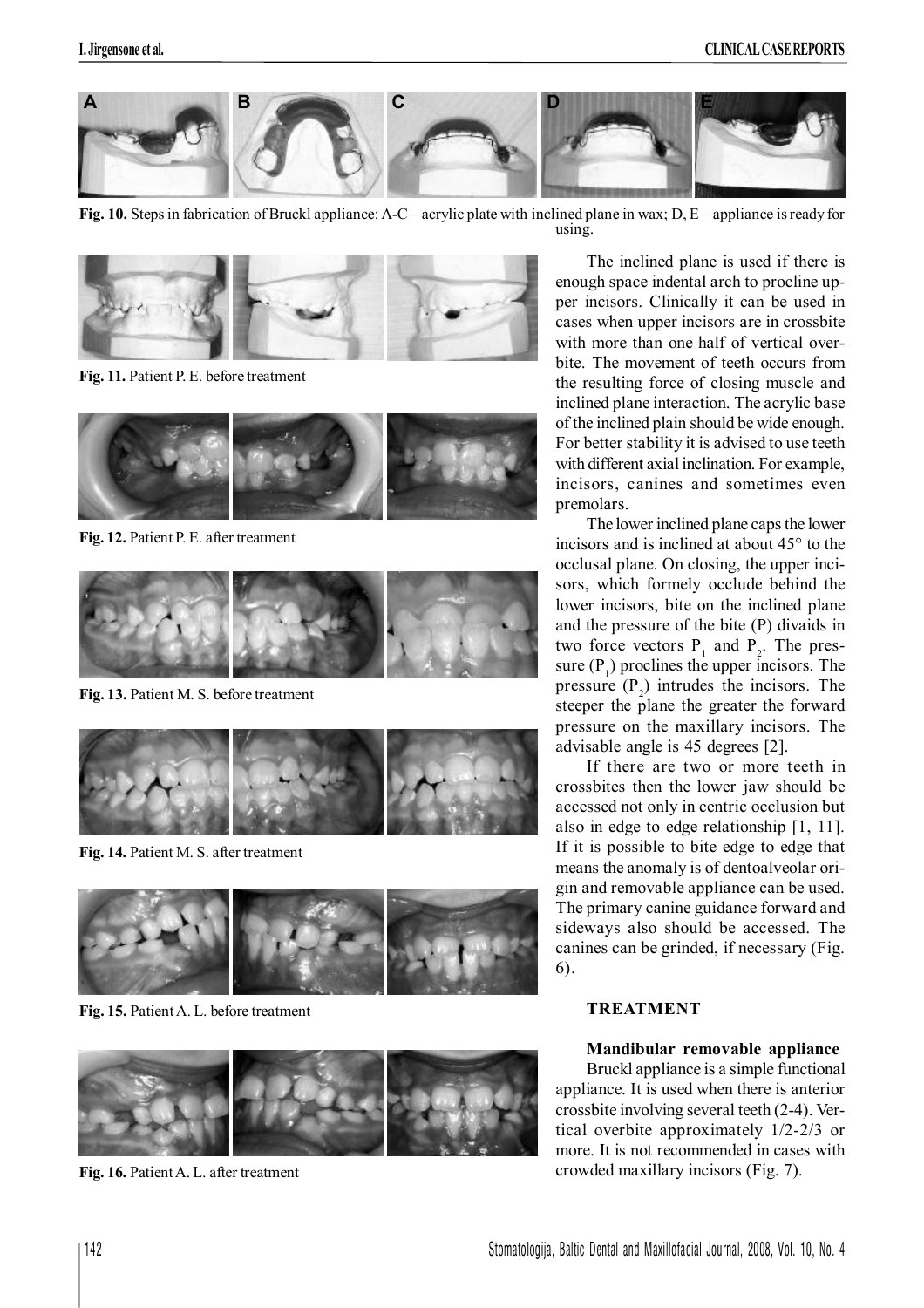Parts of Bruckl appliance: mandibular Hawleytype retainer, inclined plane added to Hawley – type retainer, labial bow for retraction of lower incisors. The inclined plane stimulates the forward movement of maxillary incisors which are in crossbite. Muscle force provides sufficient force for maxillary incisor movement.

When activated labial bow acrylic is cut away on the lingual surface of mandibular incisors. The labial bow exerts a retrusive force to upright lower incisors, close spaces and correct anterior crossbite [2, 3] (Fig. 8, 9).

#### **Steps in fabrication of Bruckl appliance (A removable acrylic plane) (Fig. 10).**

Bruckl appliance is made on stone model. At first acrylic base plate is made with Adams clasps on 36 and 46, and labial bow. The inclined plane is built up in wax. Wax inclined plane caps the incisors and canine teeth.

The wax inclined plane is adjusted for height and angulation in mouth. Then the plane is fabricated in acrylic, and finally polished [2, 3, 8, 9].

In the next appointment: the acrylic Bruckl appliance is inserted, it is necessary to use the articulation paper for detection of the right angulation and grinding the acrylic inclined plane. Periodical observation may show that more inclined plane grinding is necessary.

The appliance should be worn full time and the patient is instructed to adopt soft diet until the incisor relationship is corrected and the appliance can be removed.

The treatment should only take a matter of 7-8 weeks. If the improvement does not apper, a check should be made on the wearing of appliance and the diagnosis of the case.

# **CASE REPORTS**

• Patient P.E. aged 8 years before treatment, girl with anterior crossbite, involved 52; 11; 21. There are premature loss 73; 83; 84; 85 and dentoalveolar deformation (Fig. 11). Treatment was started with Bruckl appliance. Treatment time – 2.5 month. After treatment overbite: +2 mm. The girl needs removable acrylic partial denture in lower jaw (Fig. 12).

• Patient M.S. aged 11 years before treatment, girl with anterior crossbite, involved 12; 11; 21. Overbite: -6 mm (Fig. 13). Treatment was strated with Bruckl appliance. Treatment time – 1.5 month. After treatment overbite: +1.5 mm (Fig. 14). Bruckl appliance with cutted off inclined plane was used for retention.

• Patient A. L. aged 10 years, before treatment, girl with anterior crossbite, involved 11; 21. Overbite:  $\sim$ 2 mm (Fig. 15). Spaces and median diastema in lower jaw. Treatment was started with Bruckl appliance. Treatment time – 2 month. After treatment overbite: +1.5 mm. Frontal teeth of the lower jaw were retroinclined; spaces were closed (Fig. 16). Bruckl appliance with cutted off inclined plane was used for retention.

# **DISCUSSION**

The problems of anterior crossbite in permanent dentition shows progression in severity, so that early intervention aim at stimulating well balance growth and occlusal development is indicated [12]*.*

The important role plays not only the age of the child but also the motivation for treatment, how he or she percieves the problem. There are differences in gender as well – girls are more keen for treatment than boys [13].

One for the shortcomings of early treatment is the possibility of two phase orthodontic therapy as often it is difficult to estimate the further growth of the mandible [14].

Early treatment of the patients with Class III malocclusion depends whether the problem is mandibular prognathism or deficiency in maxillary growth [7].

The aim of our case report was to show easy and cheap method how to deal with this problem. The shortcoming of this method is that it is removable so needs good cooperation with patients and parents. The other methods such as 2x4 appliance is fixed, not so compliant [15]*.*

Other simple treatment methods in mixed dentition are: a palatal plate with anterior springs; a Quad Helix to which springs can be soldered. Each of these methods can be used to correct the anterior crossbite, but to choose the right one the thorough diagnosis is needed [6].

# **CONCLUSIONS**

The main advantage of early treatment of anterior crossbite is the opportunity to influence the process of growth in the upper jaw with quite simple and not expensive appliance as well as to avoid in many cases orthognatic surgery in future.

• Before treatment it is necessary to consider if the possible treatment result will justify all the used methods and input – material as well as psychological.

Choosing the appliance for correction of anterior crossbite you have to consider the amount of vertical overbite. If it is 1/2 to 2/3 and more from the